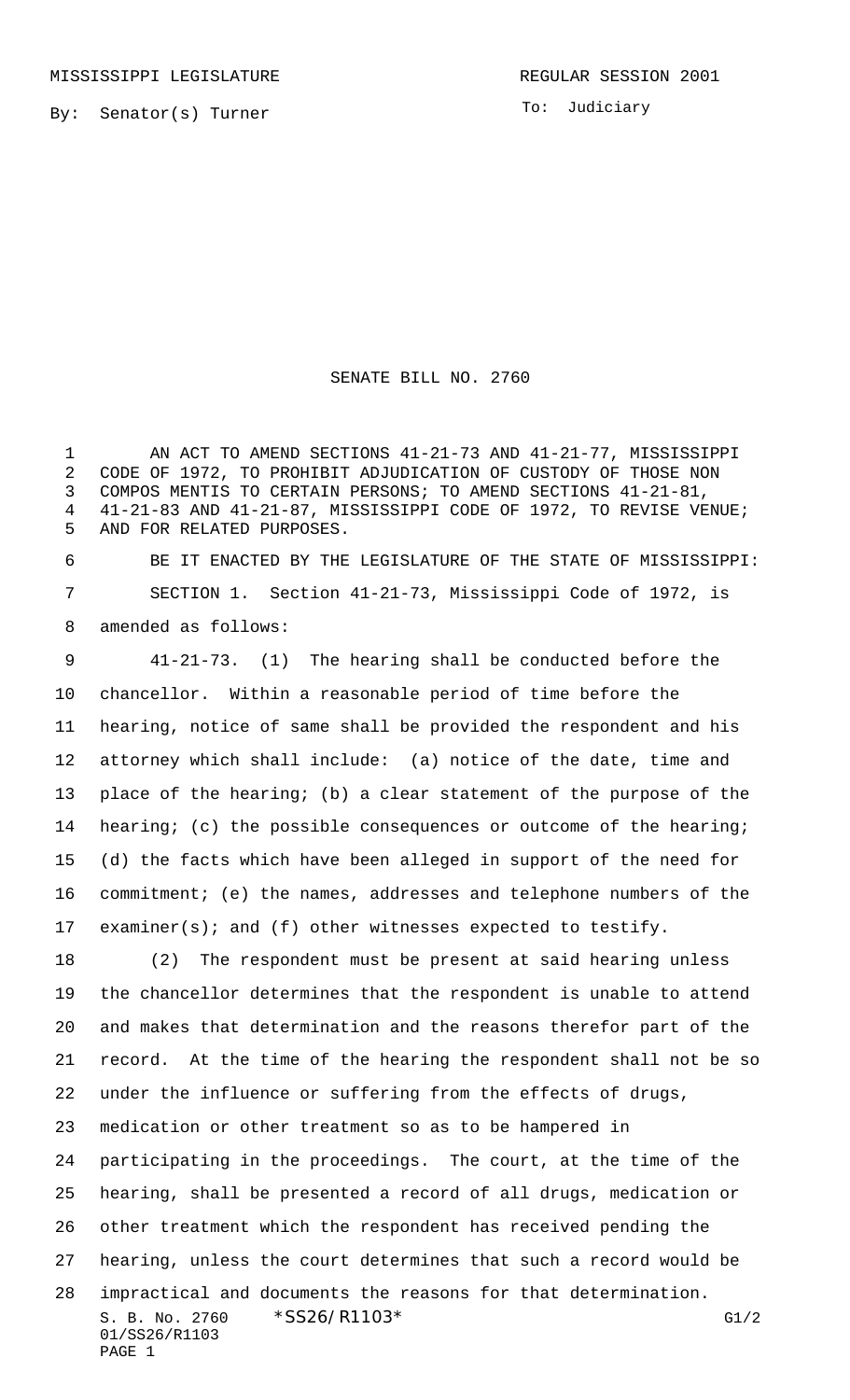(3) The respondent shall have the right to offer evidence, to be confronted with the witnesses against him and to cross-examine them and shall have the privilege against self-incrimination. The rules of evidence applicable in other judicial proceedings in this state shall be followed.

 (4) If the court finds by clear and convincing evidence that the proposed patient is a mentally ill or mentally retarded person and, if after careful consideration of reasonable alternative dispositions, including, but not limited to, dismissal of the proceedings, the court finds that there is no suitable alternative to judicial commitment, the court shall commit the patient for treatment in the least restrictive treatment facility which can meet the patient's treatment needs.

 Alternatives to commitment to inpatient care may include, but shall not be limited to: voluntary or court-ordered outpatient commitment for treatment with specific reference to a treatment regimen, day treatment in a hospital, night treatment in a hospital, placement in the custody of a friend or relative or the provision of home health services.

 For persons committed as mentally ill or mentally retarded, the initial commitment shall not exceed three (3) months.

 (5) No person shall be committed to a treatment facility whose primary problems are the physical disabilities associated with old age or birth defects of infancy.

 (6) The court shall state the findings of fact and conclusions of law which constitute the basis for the order of commitment. The findings shall include a listing of less restrictive alternatives considered by the court and the reasons that each was found not suitable.

 (7) A stenographic transcription shall be recorded by a stenographer or electronic recording device and retained by the court.

S. B. No. 2760 \*SS26/R1103\* 01/SS26/R1103 PAGE 2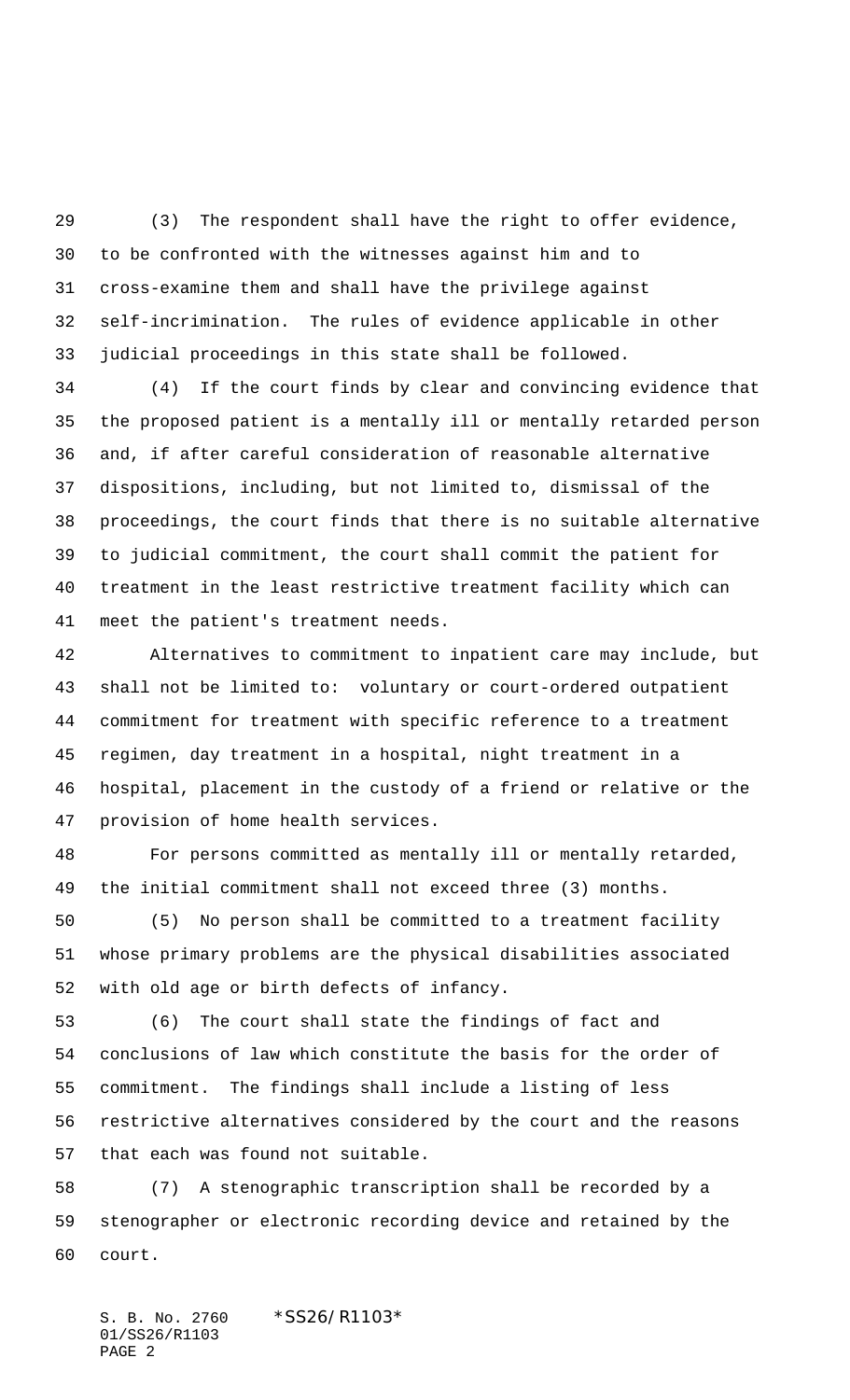S. B. No. 2760 \*SS26/R1103\* 01/SS26/R1103 PAGE 3 contrary, neither the Board of Mental Health or its members, nor the Department of Mental Health or its related facilities, nor any employee of the Department of Mental Health or its related facilities, unless related to the respondent by blood or marriage, shall be assigned or adjudicated custody, guardianship, or conservatorship of the respondent. SECTION 2. Section 41-21-77, Mississippi Code of 1972, is amended as follows: 41-21-77. If admission is ordered at a treatment facility, the sheriff, his deputy or any other person appointed or authorized by the court shall immediately deliver the respondent to the director of the appropriate facility. Neither the Board of Mental Health or its members, nor the Department of Mental Health or its related facilities, nor any employee of the Department of Mental Health or its related facilities, shall be appointed, authorized or ordered to deliver the respondent for treatment, and no person shall be so delivered or admitted until the director of the admitting institution determines that facilities and services are available. Persons who have been ordered committed and are awaiting admission may be given any such treatment in the facility by a licensed physician as is indicated by standard medical practice. The clerk shall provide the director of the admitting institution with a certified copy of the court order, a certified copy of the physicians' and any psychologist's certificate, a certified copy of the affidavit, and any other information available concerning the physical and mental condition of the respondent; provided, upon notification from the United States Veterans Administration or other agency of the United States government, that facilities are available and the respondent is eligible for care and treatment therein, the court may enter an order for delivery of the respondent to or retention by the Veterans Administration or other agency of the United States

(8) Notwithstanding any other provision of law to the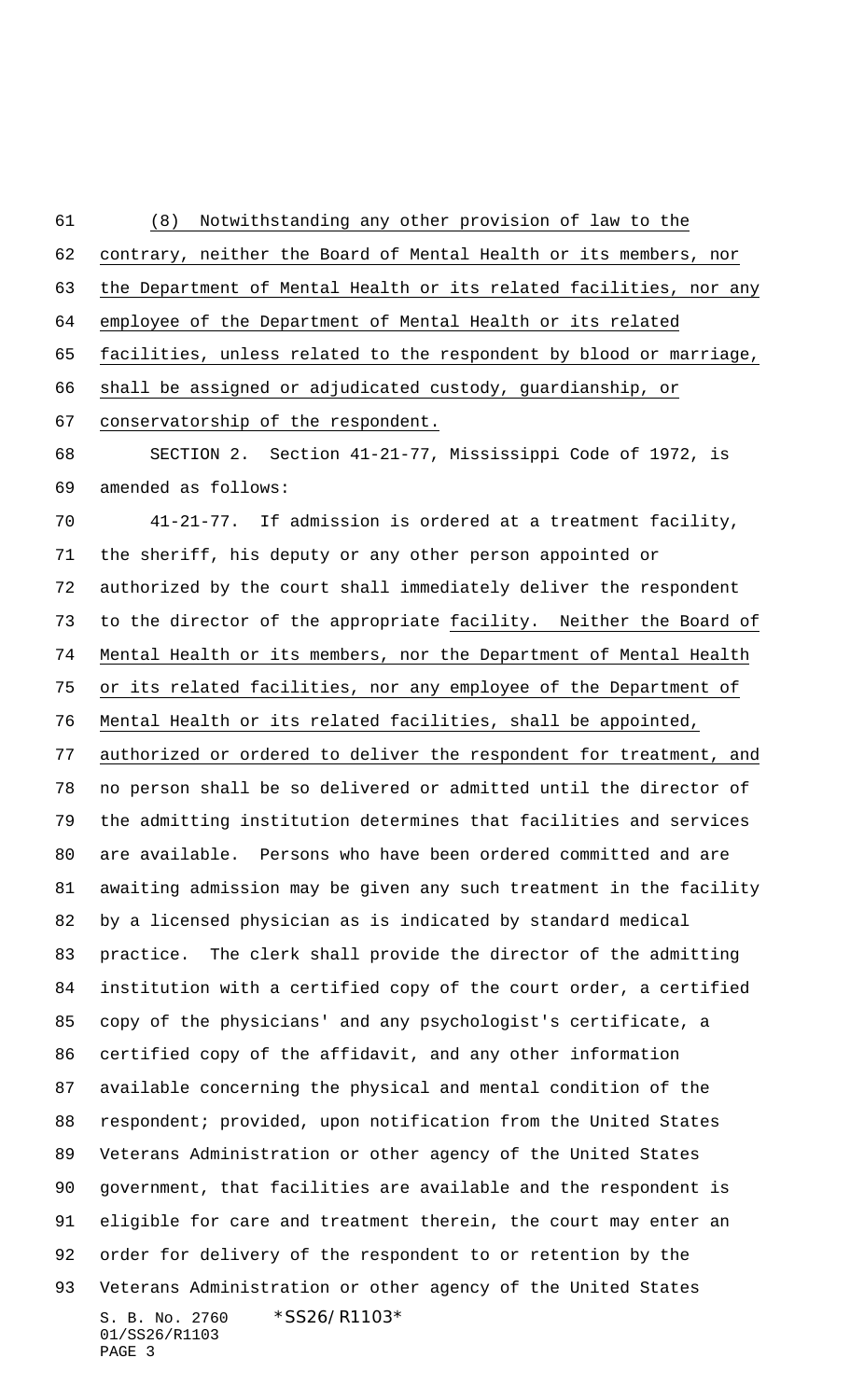government, and, in such cases such chief officer to whom the respondent is so delivered or by whom he is retained shall, with respect to the respondent, be vested with the same powers as the director of the Mississippi State Hospital at Whitfield, or the East Mississippi State Hospital at Meridian, with respect to retention and discharge of the respondent.

 SECTION 3. Section 41-21-81, Mississippi Code of 1972, is amended as follows:

S. B. No. 2760 \*SS26/R1103\* 01/SS26/R1103 PAGE 4 41-21-81. If at any time within twenty (20) days after admission of a patient to a treatment facility the director determines that the patient is in need of continued hospitalization, he shall give written notice of his findings, together with his reasons for such findings, to the respondent, the patient's attorney, the clerk of the admitting court and the two (2) nearest relatives or guardian of the patient, if the addresses of such relatives or guardian are known. The patient, or any aggrieved relative or friend or guardian shall have sixty (60) days from the date of such notice to request a hearing on the question of the patient's commitment for further treatment. The patient, or any aggrieved relative or guardian or friend, may request a hearing by filing a written notice of request within such sixty (60) days with the clerk of the county within which the facility is located; provided, however, that the patient may request such a hearing in writing to any member of the professional staff, which shall be forwarded to the director and promptly filed with the clerk of the county within which the facility is located and provided further that if the patient is confined at the Mississippi State Hospital, Whitfield, Mississippi, said notice of request shall be filed with the Chancery Clerk of the First Judicial District of Hinds County, Mississippi. A copy of the notice of request must be filed by the patient or on his behalf with the director and the chancery clerk of the admitting court. The notice of the need for continued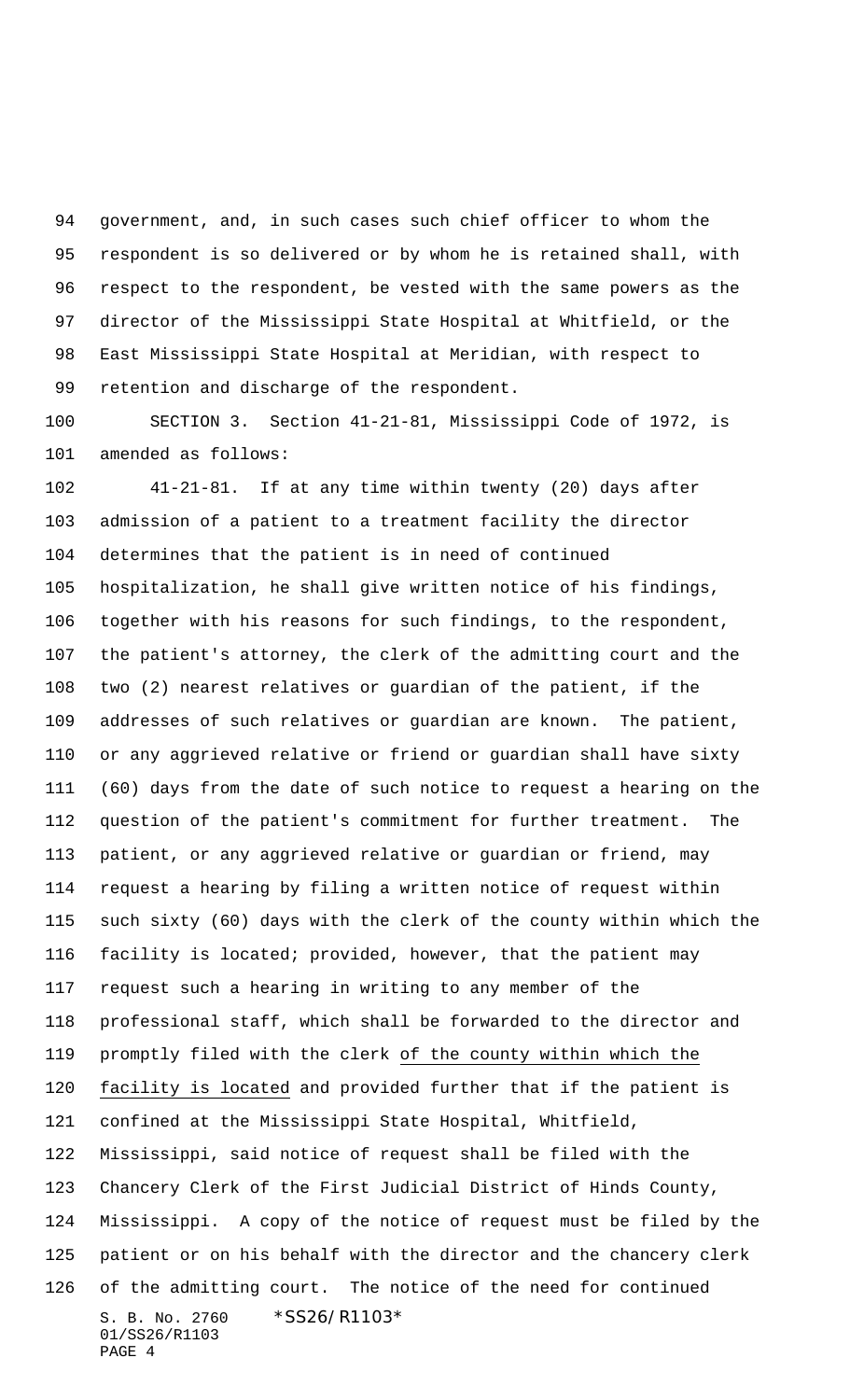hospitalization shall be explained to the patient by a member of the professional staff and the explanation documented in the clinical record. At the same time the patient shall be advised of his right to request a hearing and of his right to consult a lawyer prior to deciding whether to request the hearing, and the fact that the patient has been so advised shall be documented in the clinical record. Hearings held pursuant to this section shall be held in the chancery court of the county where the facility is located; provided, however, that if the patient is confined at the Mississippi State Hospital at Whitfield, Mississippi, the hearing shall be conducted by the Chancery Court of the First Judicial District of Hinds County, Mississippi.

 SECTION 4. Section 41-21-83, Mississippi Code of 1972, is amended as follows:

 41-21-83. If a hearing is requested as provided in Section 41-21-74, 41-21-81 or 41-21-99, the court shall not make a determination of the need for continued commitment unless a hearing is held and the court finds by clear and convincing evidence that (a) the person continues to be mentally ill or mentally retarded; and (b) involuntary commitment is necessary for the protection of the patient or others; and (c) there is no alternative to involuntary commitment. Hearings held pursuant to this section shall be held in the chancery court of the county where the facility is located; provided, however, that if the patient is confined at the Mississippi State Hospital at Whitfield, Mississippi, the hearing shall be conducted by the Chancery Court of the First Judicial District of Hinds County, Mississippi. The hearing shall be held within fourteen (14) days after

S. B. No. 2760 \*SS26/R1103\* 01/SS26/R1103 PAGE 5 receipt by the court of the request for a hearing. The court may continue the hearing for good cause shown. The clerk shall ascertain whether the patient is represented by counsel, and, if the patient is not represented, shall notify the chancellor who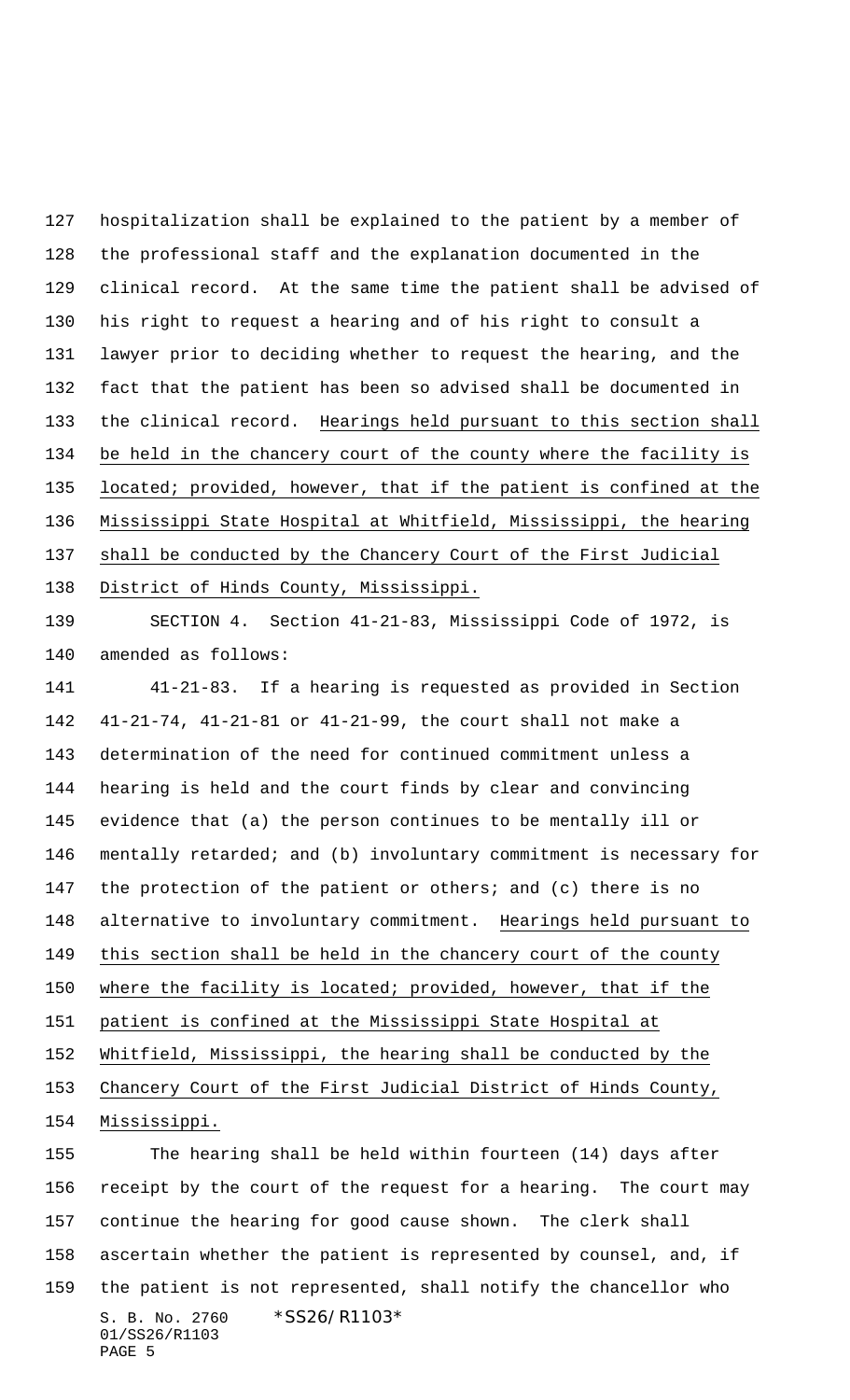shall appoint counsel for him if the chancellor determines that said patient for any reason does not have the services of an attorney; provided, the patient may waive the appointment of counsel subject to the approval of the court. Notice of the time and place of the hearing shall be served at least seventy-two (72) hours before the time of the hearing upon the patient, his attorney, the director, and the person requesting the hearing, if other than the patient, and any witnesses requested by the patient or his attorney, or any witnesses the court may deem necessary or desirable.

 The patient must be present at the hearing unless the chancellor determines that the patient is unable to attend and makes that determination and the reasons therefor part of the record.

 The court shall put its findings and the reasons supporting its findings in writing and shall have copies delivered to the patient, his attorney, and the director of the treatment facility. An appeal from the final commitment order by either party may be had on the terms prescribed for appeals in civil cases; however, such appeal shall be without supersedeas. The record on appeal shall include the transcript of the commitment hearing.

 SECTION 5. Section 41-21-87, Mississippi Code of 1972, is amended as follows:

 41-21-87. (1) The director of the treatment facility may discharge any civilly committed patient upon filing his certificate of discharge with the clerk of the committing court, certifying that the patient, in his judgment, no longer poses a substantial threat of physical harm to himself or others.

 (2) The director of the treatment facility may return any patient to the custody of the committing court upon providing seven (7) days' notice and upon filing his certificate of same as follows:

S. B. No. 2760 \*SS26/R1103\* 01/SS26/R1103 PAGE 6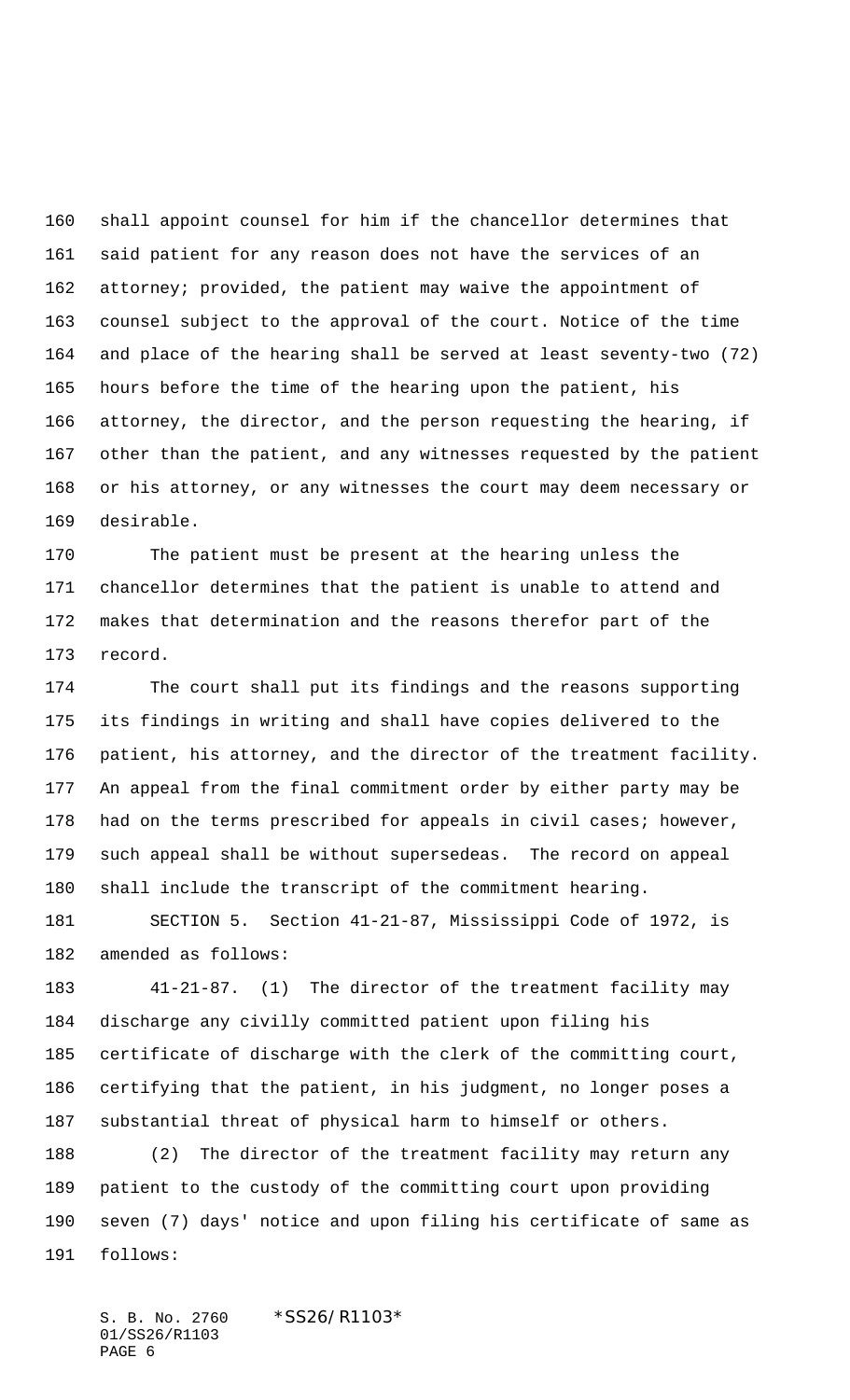(a) When, in the judgment of the director, the patient may be treated in a less restrictive environment; provided, however, that treatment in such less restrictive environment shall be implemented within seven (7) days after notification of the court; or

 (b) When, in the judgment of the director, adequate facilities or treatment are not available at the treatment facility.

 (3) No committing court shall enjoin or restrain any director from discharging a patient pursuant to this section whose treating professionals have determined that the patient meets one of the criteria for discharge as outlined in subsection (1) or (2) of this section. The director may transfer any civilly committed patient from one facility operated directly by the department of mental health to another as necessary for the welfare of that or other patients. Upon receiving the director's certificate of transfer, the court shall enter an order accordingly.

 (4) Within twenty-four (24) hours prior to the release or discharge of any civilly committed patient, other than a temporary pass due to sickness or death in the patient's family, the director shall give or cause to be given notice of such release or discharge to one (1) member of the patient's immediate family, provided the member of the patient's immediate family has signed the consent to release form provided under subsection (5) and has furnished in writing a current address and telephone number, if applicable, to the director for such purpose. The notice to the family member shall include the psychiatric diagnosis of any chronic mental disorder incurred by the civilly committed patient and any medications provided or prescribed to the patient for such conditions.

S. B. No. 2760 \*SS26/R1103\* 01/SS26/R1103 PAGE 7 (5) All providers of service, whether in a community mental health/retardation center, region or state psychiatric hospital, are authorized and directed to request a consent to release